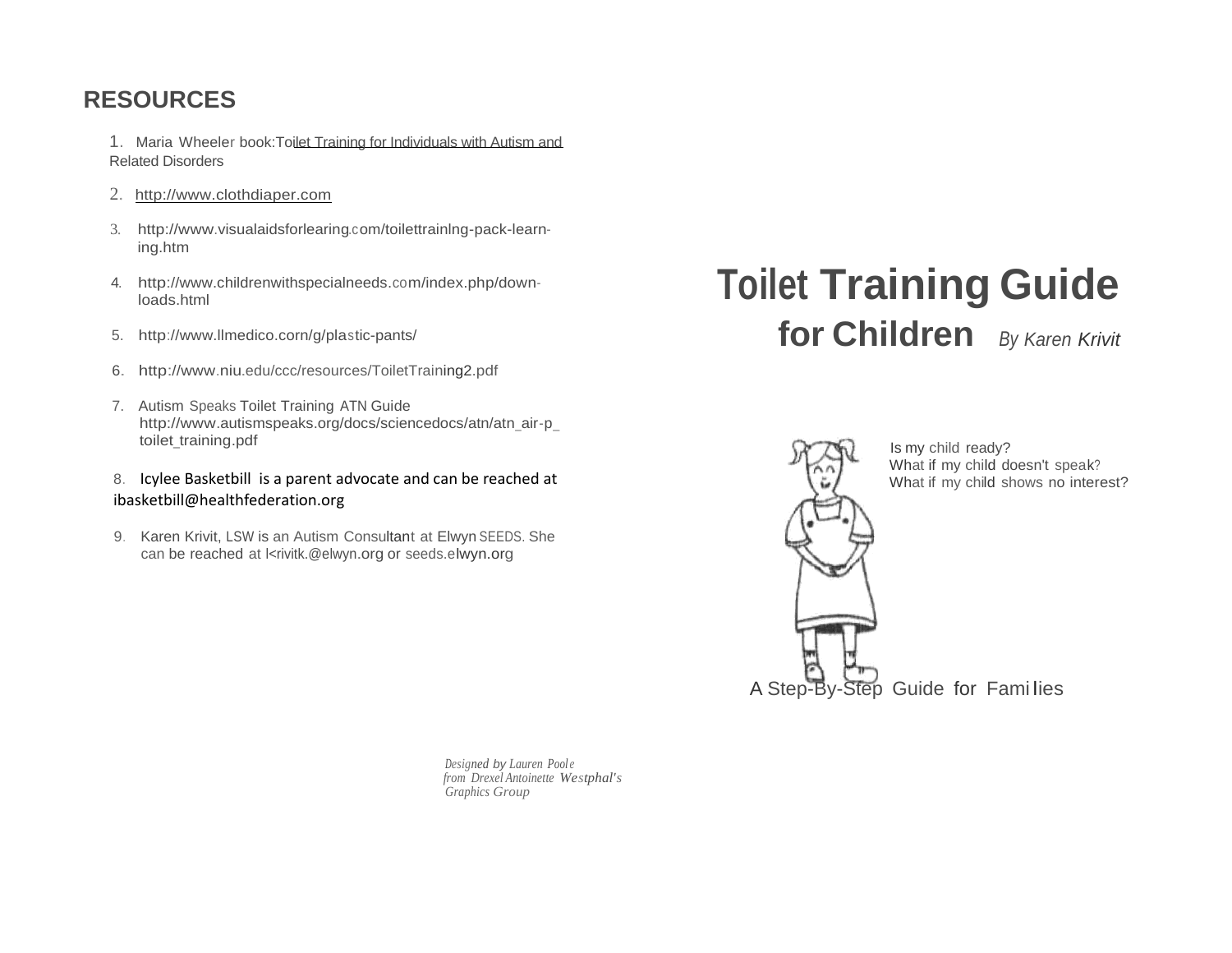### **INTRODUCTION DO'S** &**DONT'S**

Your child does not have to tell you that he has to use the bathroom or be able to talk in order for him to be toilet trained. Children may have social. language and sensory differences so sometimes traditional methods of toilet training don't always work.

Before you begin it is essential to coordinate and communicate with all of the people in your child's life as well as the professionals working with him, for example the te achers, if he attends a school. In addition, we recommend you seek medical clearance from your child's physician before you start.

We use a behavior-based technique that includes the following steps.

- 1. Motivation
- 2. Observing your child's routines
- 3. Preparing your Environment
- 4. Preparing your Child
- 5. Getting Started/ Rewarding
- 6. Communication/Reinforcing

### **1 MOTIVATION**

Figure! out what small reward would work to motivate your child. Whatever you choose can only be used to reward successful toileting steps and should never be given to your child at: any other time. Some parents create a "treasure box", others allow watching very small parts of a favorite movie, a high five, using an ipad, or getting a fake tattoo. Whatever the "reward" is, make sure its small and very desirable to your child.



## **2 OBSERVING YOUR CHILD'S ROUTINES**

Keep track of whether your child has a regular toileting schedule already by noticing how frequently she has wet diapers and whether she has regular bowel movements.

-DON'T reinforce the tantrum: the most common problem with toilet training occurs when families put their children back and forth into pull ups and or diapers throughout the day either because your child

tantrums or because it's easier for you!

-DO commit to saying "Goodbye" to diapers/pull-ups and DON'T allow your child to learn that if he fusses or makes enough of a mess you will give them the diapers back. It's very common for children to "hold out" to poop until you give them a diaper; this is only teaching them to do just that; if they can control their bowls enough to do this then they are ready for toileting, it's just a matter of helping them feel comfortable and encouraged to make the change!

-DO learn about your child's sensory and communication needs and try to remember that their whole body and mind is actually challenged by Toilet Training.

-DO remember to get support for yourself before, during and after this Toilet Training.



-DON'T assume that if you go out, your child will know where and how to use the bathroom. Always orient your child to a new bathroom before he needs to "go" when you are on outings.

-DO remember to reward the little steps and not just the big ones.

-DO remember that if it's not working, take a break and try again in a few months.

-DON'T give up, your child is capable of many wonderful things!

-DO remember to use words like, "It's time to try!" in a calm voice instead of saying "It's time for you to go to the bathroom."

*-DO seek* **out** *professional help if you continue to have a difficult time with toilet training.*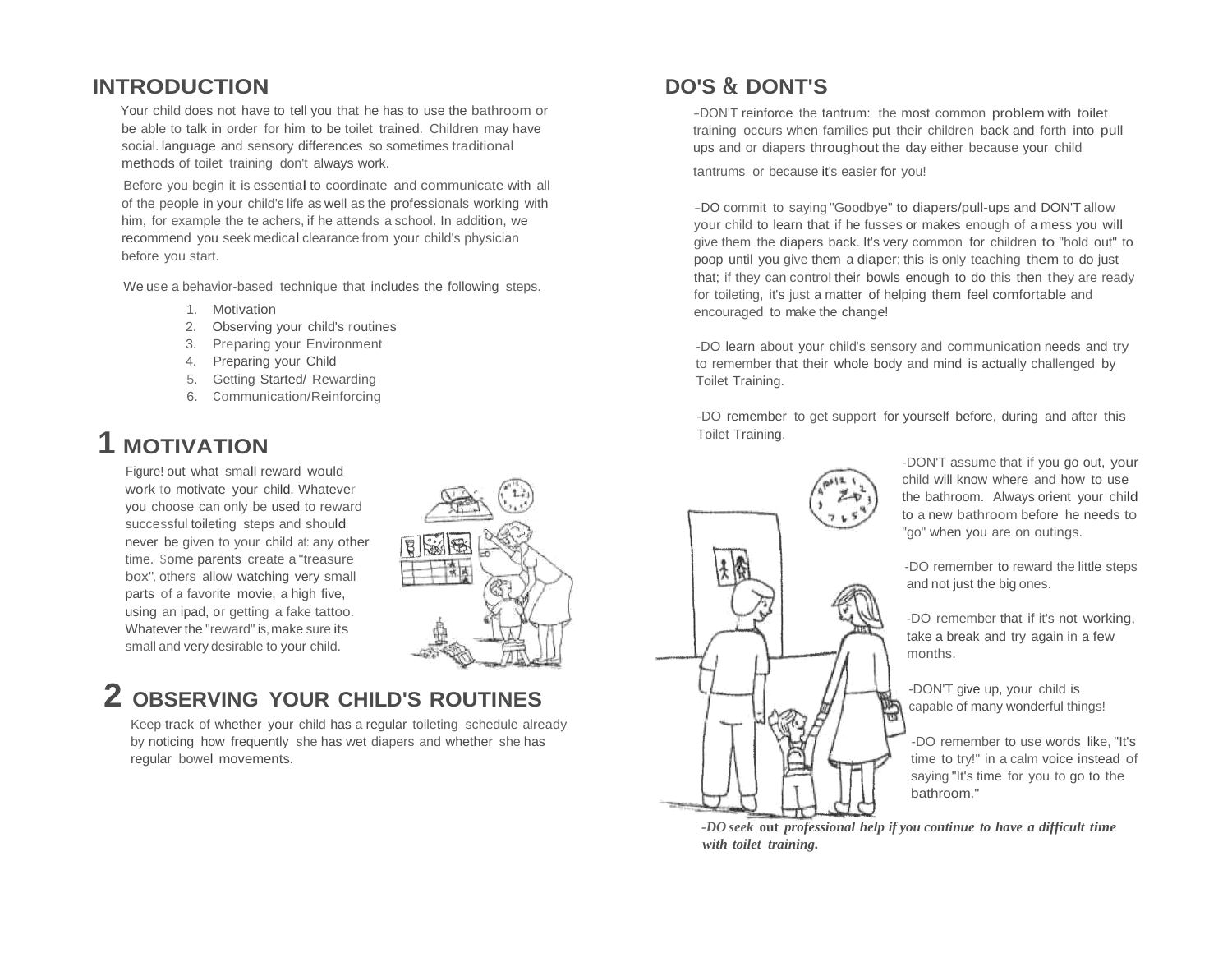## **6 COMMUNICATION/REINFORCEMENT 3 PREPARING YOUR ENVIRONMENT**

Make sure to use a word/picture/or sign to communicate that your child is "going to the potty''. By combining the act of peeing with the picture of the toilet your child will learn what this is called. This is very important: so that your child can eventually tell others he has to use the bathroom. Also, your child may not learn to tell you that he has to go but he will learn to understand that the symbol for "bathroom" fro m YOU means "it's time to try to go to the toilet". Many children learn routines better if they are shown a picture of what you are talking about Instead of just hearing about it.



Set up YOUR OWN schedule first! This will require your own emotional and time commitment If you and your supports are determined to succeed with Toilet Training it's best to set aside and invest in a whole week where you and your supports can be completely attentive to training. If your training efforts are inconsistent, this method will not be as successful, all your efforts will be rnore frustrating to you and your child's diapering needs will last longer. You will need to understand that by committing to Toilet Training, you will need to commit to using only underwear during the day and no more diapers.(Yes, this will be messy at first, but not for long!)

### You will need

underwear and, changes of clothes, including socks. Many families use plastic liners over the cloth underwear to cut down on leaks and messes. The floor will need to be easily cleaned. Many families put plastic tarps over carpeting. Many families move a number of highly desirable toys into the "training room" for this time and adults take shifts. You will need a timer that you will set and reset each time you go with your child to the bathroom to remind you that It's time to try again. You will need lots of special drinks to encourage your child to urinate frequently. You will need a step stool so that your child's feet can be firmly planted when he sits on the toilet to give him <sup>a</sup> secure feeling.Many families also use <sup>a</sup> toilet seat insert (less than \$10 at most box stores) so that the opening of the toilet is more "child sized," giving him a SAFE feeling.

### **4 PREPARING YOUR CHILD**

Even if your child can talk, always use visuals such as a 1-page picture story, pictures or a very brief DVD (traditional potty books are too long). Show your child the toilet, underwear and rewards (out of reach but not our of sight) and have pictures of these that he can see while you speak very simply about what's going to happen. Remember that kids understand things that are In pictures much better than when they are spoken to with words alone.Work with your child's teachers for help with these visual aides. Most children feel more secure when they can

see a picture of what Is happening versus hearing someone talk about it.